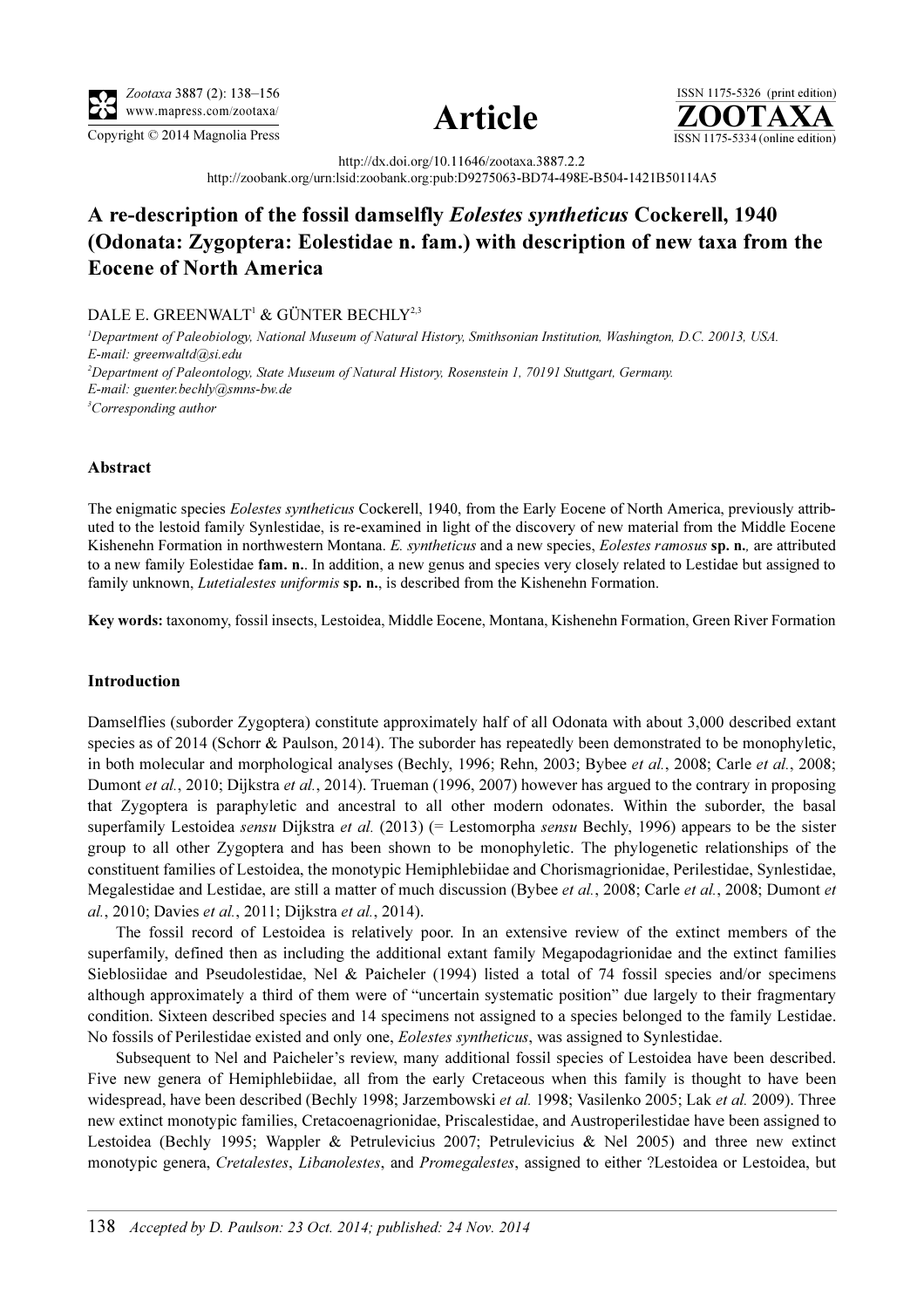#### References

- Azar, D., Prokop, J. & Nel, A. (2010) The first damselfly from the Early Cretaceous Lebanese amber (Odonata, Zygoptera, Lestomorpha). Alavesia, 3, 73–79.
- Bechly, G. (1995) Morphologische Untersuchungen am Flügelgeäder der rezenten Libellen und deren Stammgruppenvertreter (Insecta; Pterygota; Odonata) unter besonderer Berücksichtigung der Phylogenetischen Systematik und des Grundplanes der Odonata. Petalura, 1, 1–341.
- Bechly, G. (1996) Morphologische untersuchungen am Flügelgeäder der rezenten Libellen und deren Stammgruppenvertreter (Insecta; Pterygota; Odonata) unter besonderer Berücksichtigung der Phylogenetischen Systematik und des Grundplanes der Odonata. Petalura, 2, 1–402.
- Bechly, G. (1998) New Fossil Dragonflies from the Lower Cretaceous Crato Formation of North-East Brazil (Insecta: Odonata). Stuttgarter Beiträge zur Naturkunde, Serie B, 264, 1–66.
- Bechly, G. (2003) Phylogenetic systematics of Odonata. In: Schorr, M. & Lindeboom, M. (Eds.), Dragonfly Research. Vol. 1. Zerf-Tübingen. [CD-ROM]
- Bechly, G. & Wichard, W. (2008) Damselfly and dragonfly nymphs in Eocene Baltic amber (Insecta: Odonata), with aspects of their palaeobiology. Palaeodiversity, 1, 37–73.
- Bybee, S.M., Ogden, T.H., Branham, M.A. & Whiting, M.F. (2008) Molecules, morphology and fossils: a comprehensive approach to odonate phylogeny and the evolution of the odonate wing. Cladistics[, 24, 477–514.](http://dx.doi.org/10.1111/j.1096-0031.2007.00191.x) [h](http://dx.doi.org/10.1111/j.1096-0031.2007.00191.x)ttp://dx.doi.org/10.1111/j.1096-0031.2007.00191.x
- Carle, F.L., Kjer, K.M. & May, M.L. (2008) Evolution of Odonata, with special reference to Coenagrionoidea (Zygoptera). Arthropod Systematics & Phylogeny, 66, 37–44.
- Cockerell, T.D.A. (1916) British fossil insects. Proceedings of the United States National Museum[, 49, 469–500.](http://dx.doi.org/10.5479/si.00963801.49-2119.469) [h](http://dx.doi.org/10.5479/si.00963801.49-2119.469)ttp://dx.doi.org/10.5479/si.00963801.49-2119.469
- Cockerell, T.D.A. (1940) A dragon-fly from the Eocene of Colorado (Odonata: Agrionidae). Entomological News, 51, 103–105.
- Cockerell, T.D.A. & Andrews, H. (1916) Dragon-flies from the English Oligocene. Proceedings of the Biological Society of Washington, 29, 89–92.
- Constenius, K.N. (1996) Late Paleogene extensional collapse of the Cordilleran foreland fold and thrust belt. Geological Society of America Bulletin, [108, 20–39.](http://dx.doi.org/10.)
	- [http://dx.doi.org/10.1130/0016-7606\(1996\)108<0020:lpecot>2.3.co;2](http://dx.doi.org/10.1130/0016-7606(1996)108<0020:lpecot>2.3.co;2)
- Davis, R.B., Nicholson, D.B., Saunders, E.L.R. & Mayhew, P.J. (2011) Fossil gaps inferred from phylogenies alter the apparent nature of diversification in dragonflies and their relatives. Biomedcentral Evolutionary Biology[, 11, 252–261.](http://dx.doi.org/10.1186/1471-2148-11-252) [h](http://dx.doi.org/10.1186/1471-2148-11-252)ttp://dx.doi.org/10.1186/1471-2148-11-252
- Dijkstra, K.-D., Bechly, G., Bybee, S.M., Dow, R.A., Dumont, H.J., Fleck, G., Garrison, R.W., Hämäläinen, M., Kalkman, V.J., Karube, H., May, M.L., Orr, A.G., Paulson, D.R., Rehn, A.C., Theischinger, G., Trueman, J.W.H., van Tol, J., von Ellenrieder, N. & Ware, J. (2013) The classification and diversity of dragonflies and damselflies (Odonata). Zootaxa, [3703](http://dx.doi.org/10.11646/zootaxa.3703.1.9)  $(1), 36-45.$ 
	- [h](http://dx.doi.org/10.11646/zootaxa.3703.1.9)ttp://dx.doi.org/10.11646/zootaxa.3703.1.9
- Dijkstra, K.-D.B., Kalkman, V.J., Dow, R.A., Stokvis, F.R. & van Tol, J. (2014) Redefining the damselfly families: a comprehensive molecular phylogeny of Zygoptera (Odonata). Systematic Entomology[, 39, 68–96.](http://dx.doi.org/10.1111/syen.12035) [h](http://dx.doi.org/10.1111/syen.12035)ttp://dx.doi.org/10.1111/syen.12035
- Dumont, H.J., Vierstraete, A. & Vanfleteren, J.R. (2010) A molecular phylogeny of the Odonata (Insecta). Systematic Entomology[, 35, 6–18.](http://dx.doi.org/10.1111/j.1365-3113.2009.00489.x)
	- [h](http://dx.doi.org/10.1111/j.1365-3113.2009.00489.x)ttp://dx.doi.org/10.1111/j.1365-3113.2009.00489.x
- Fisher, C, (1974) Systematische Stellung der Gattung Sieblosia Handlirsch, 1906 (Zygoptera, Lestinoidea, Sieblosiidae). Odonatologica, 3 (4), 211–220.
- Fraser, F.C. (1945) A note on the importance of Eolestes synthetica Cockerell in the phylogeny of Odonata. Proceedings of the Royal Entomological Society of London (A), [20, 54–56.](http://dx.doi.org/10.1111/j.1365-3032.1945.tb01062.x)
	- [h](http://dx.doi.org/10.1111/j.1365-3032.1945.tb01062.x)ttp://dx.doi.org/10.1111/j.1365-3032.1945.tb01062.x
- Fraser, F.C. (1951) Outline of a new classification for the legion Lestes Selys (Order Odonata). Entomological News, 62, 61–69.
- Garrison, R.W., von Ellenrieder, N. & Louton, J.A. (2010) Damselfly genera of the New World, an illustrated and annotated key to Zygoptera. The Johns Hopkins Press, Baltimore, 528 pp. <http://dx.doi.org/10.1163/22119434-900000301>
- Fujiyama, I. (1985) Early Miocene insect fauna of Seki, Sado Island, Japan, with notes on the occurrence of Cenozoic fossil insects from Sado a San-In district. Memoirs of the National Science Museum of Tokyo, 18, 35–56.
- Jarzembowski, E.A. (1990) Early Cretaceous zygopteroids of southern England, with the description of Cretacoenagrion alleni gen. nov., spec. nov. (Zygoptera: Coenagrionidae; "Anisozygoptera": Tarsophlebiidae, Euthemistidae). Odonatologica, 19, 27–37.
- Jarzembowski, E.A., Martínez-Delclós, X., Bechly, G., Nel, A., Coram, R. & Escuillié, F. (1998) The Mesozoic Non-Calopterygoid Zygoptera: Descriptions of New Genera and Species from the Lower Cretaceous of England and Brazil and Their Phylogenetic Significance (Odonata, Zygoptera, Coenagrionoidea, Hemiphlebioidea, Lestoidea). Cretaceous